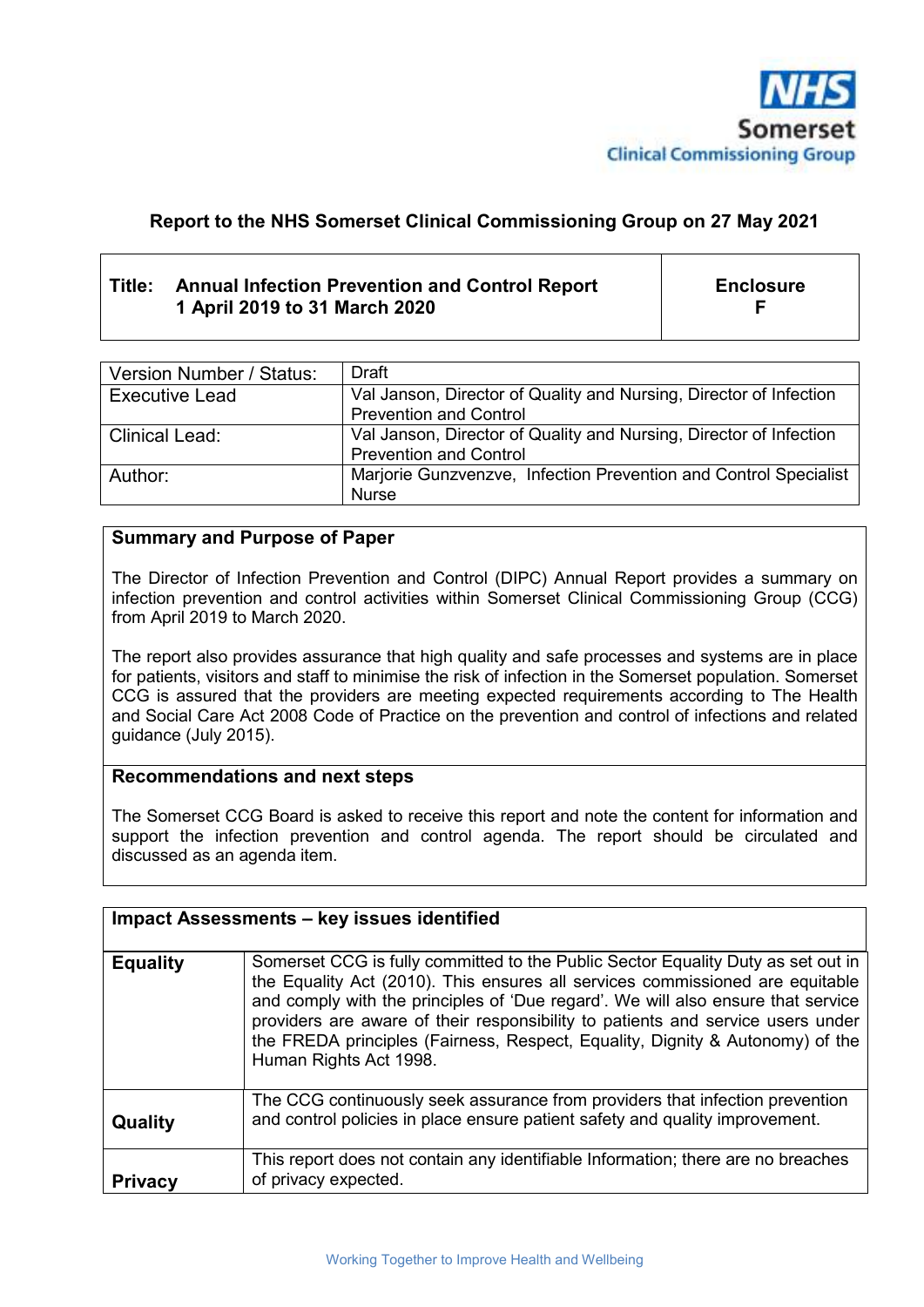| <b>Engagement</b>                 | The CCG uses feedback from a variety of routes including healthcare<br>professional feedback, incidents, complaints and patient outcomes to inform<br>specific learning from organisations and stakeholders.                 |            |                   |                 |  |  |  |
|-----------------------------------|------------------------------------------------------------------------------------------------------------------------------------------------------------------------------------------------------------------------------|------------|-------------------|-----------------|--|--|--|
| Financial /<br><b>Resource</b>    | Any costs associated with infection prevention and control are agreed as<br>appropriate with NHS England/Improvement Regional and Finance Directors.                                                                         |            |                   |                 |  |  |  |
| Governance<br>or Legal            | Legislation and Regulations related to the roles and responsibilities involved in<br>The Health and Social Care Act 2008 Code of Practice on the prevention and<br>control of infections and related guidance, DH, July 2015 |            |                   |                 |  |  |  |
| <b>Risk</b><br><b>Description</b> | Infection prevention and control risk assessment are carried out against The<br>Health and Social Care Act 2008 Code of Practice on the prevention and control<br>of infections and related guidance, July 2015.             |            |                   |                 |  |  |  |
| <b>Risk Rating</b>                | Consequence                                                                                                                                                                                                                  | Likelihood | <b>RAG Rating</b> | <b>GBAF Ref</b> |  |  |  |
|                                   |                                                                                                                                                                                                                              |            |                   |                 |  |  |  |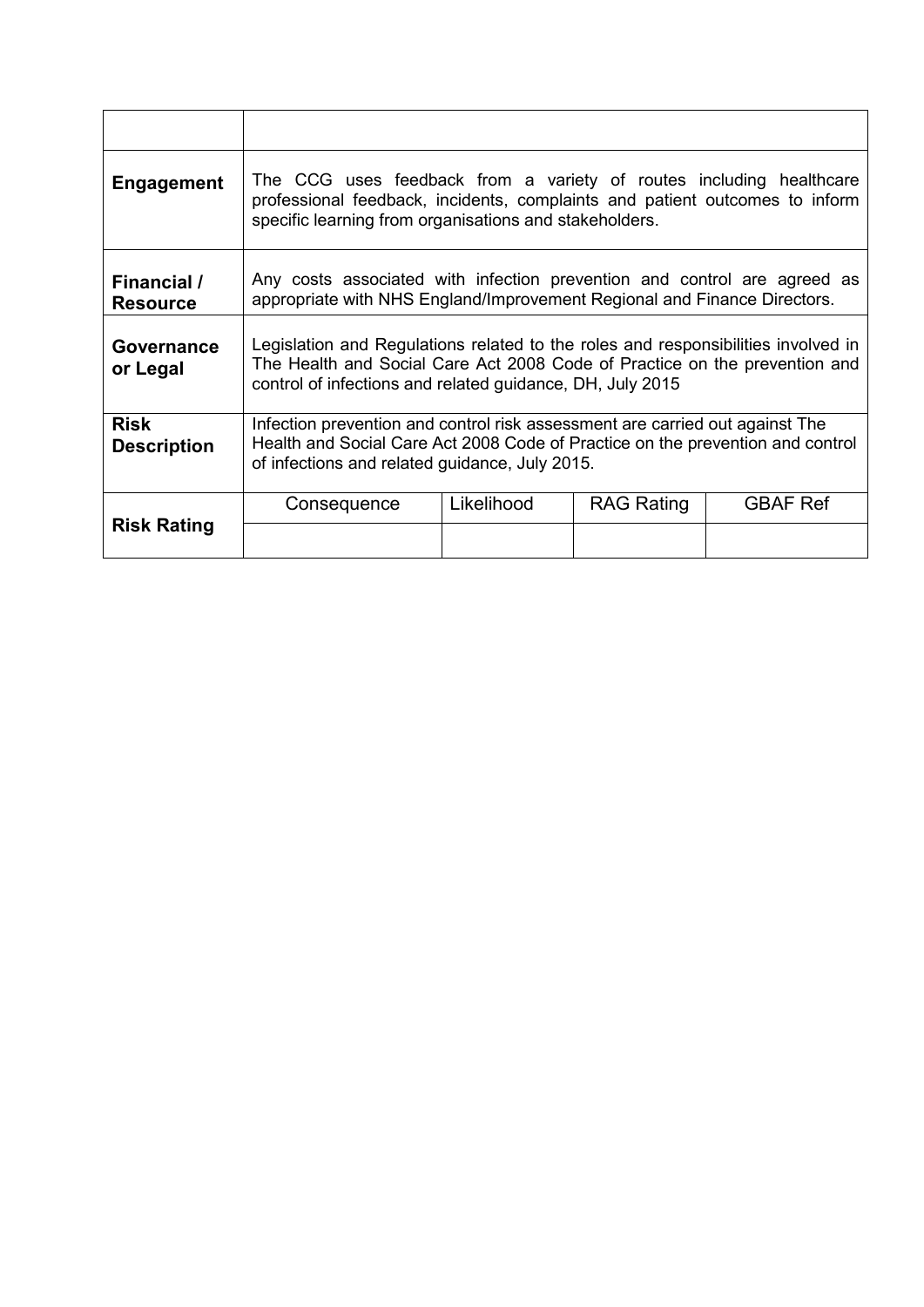# **Somerset Clinical Commissioning Group**

# **ANNUAL INFECTION PREVENTION AND CONTROL REPORT 1 APRIL 2019 TO 31 MARCH 2020**

**March 2021**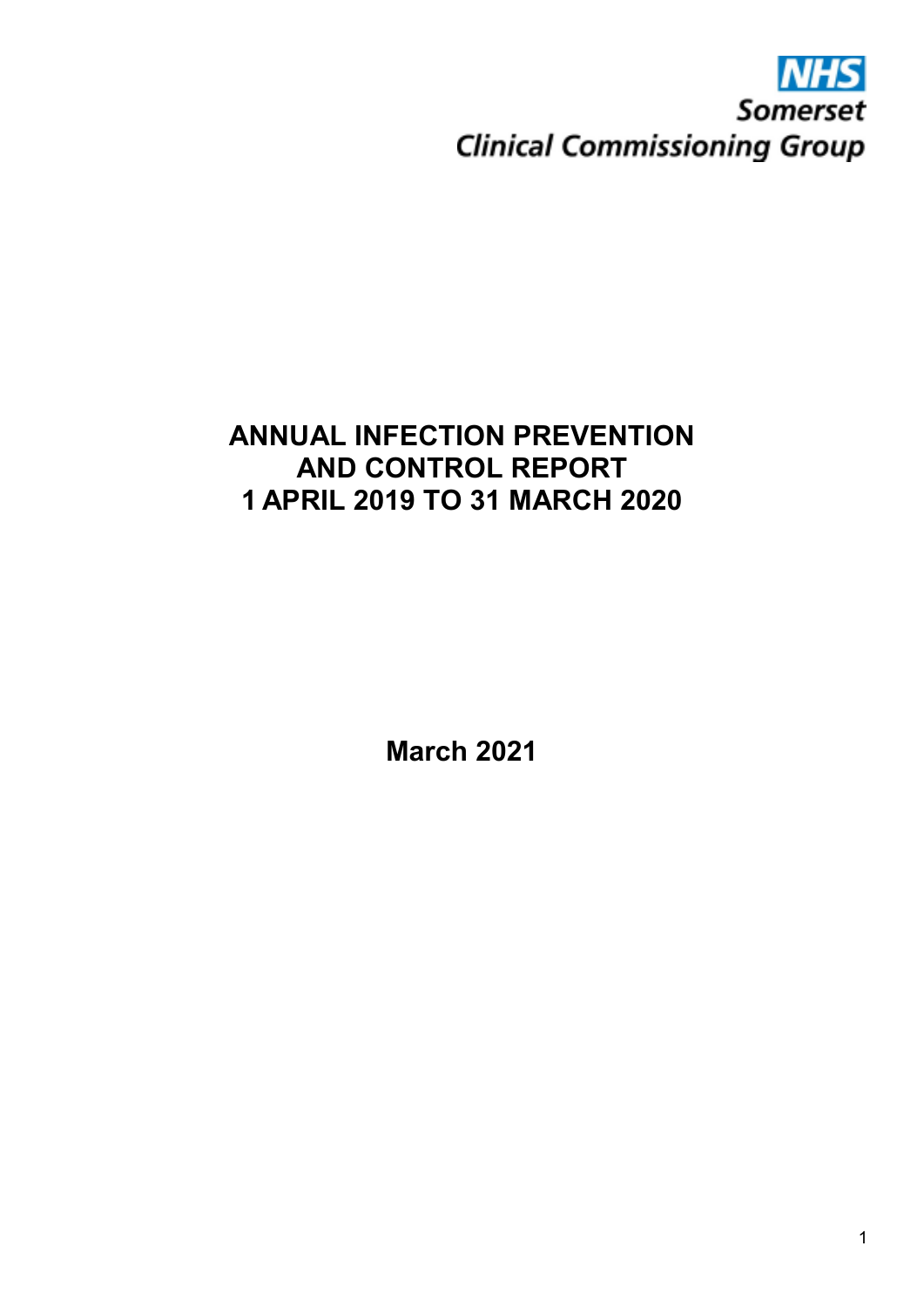#### **ANNUAL INFECTION, PREVENTION AND CONTROL REPORT 1 APRIL 2019 to 31 MARCH 2020**

#### **CONTENTS**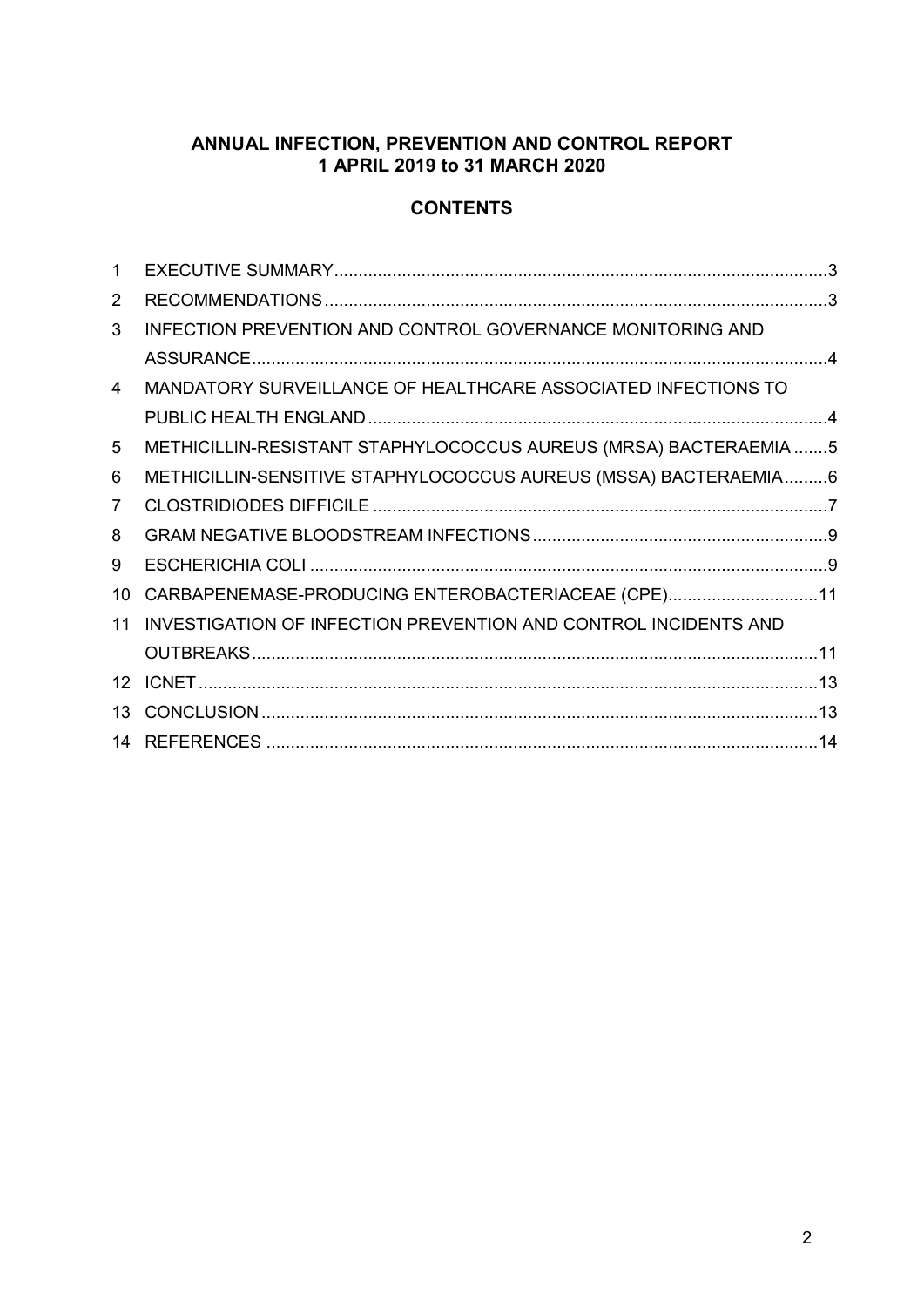#### **ANNUAL INFECTION, PREVENTION AND CONTROL REPORT 1 APRIL 2019 to 31 MARCH 2020**

#### **1 EXECUTIVE SUMMARY**

- 1.1 The Director of Infection Prevention and Control (DIPC) Annual Report provides a summary on infection prevention and control activities within Somerset Clinical Commissioning Group (CCG) from April 2019 to March 2020.
- 1.2 The report covers Infection Prevention and Control (IPC) Commissioned Services, Somerset Partnership NHS Foundation Trust, Taunton and Somerset NHS Foundation Trust, Yeovil District Hospital NHS Foundation Trust, Primary Care services excluding specially commissioned services, and Independent Care Providers such as private hospitals, hospices and CHC funded care placements. Somerset CCG also cocommissions Weston General Hospital NHS Trust, Royal United Hospital Bath and Shepton Mallet NHS Treatment Centre.
- 1.3 The CCG continues to work collaboratively with a number of agencies as part of its IPC and governance taking a zero tolerance approach towards Methicillin-resistant Staphylococcus aureus (MRSA) Bacteraemia avoidable Healthcare Associated Infections (HCAIs), and local and national reduction targets for other organisms. To ensure best practise is applied consistently, the CCG IPC and Quality Teams met regularly with providers to gain assurance that all patients and residents are receiving safe and effective care.
- 1.4 The following organisms are subject to mandatory surveillance on the Public Health England Data Capture System (DCS):
	- Methicillin-resistant Staphylococcus aureus (MRSA) Bacteraemia
	- Methicillin-sensitive Staphylococcus aureus (MSSA) Bacteraemia
	- Clostridiodes difficile
	- Gram negative bloodstream infections (Escherichia coli, Klebsiella species, Pseudomonas aeruginosa).

#### **2 RECOMMENDATIONS**

2.1 The CCG Board is asked to receive this report and note the content for information.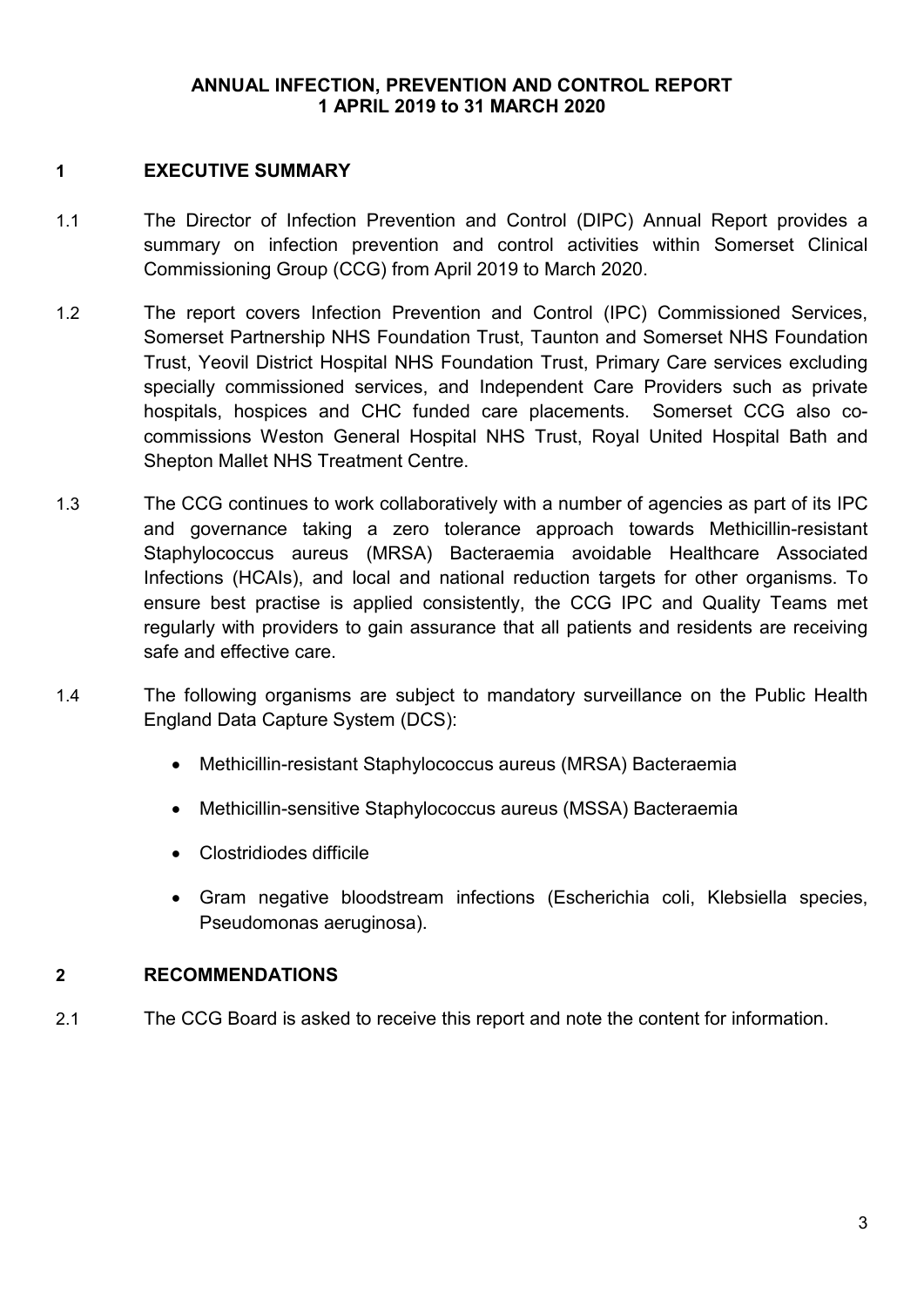# **3 INFECTION PREVENTION AND CONTROL GOVERNANCE MONITORING AND ASSURANCE**

- 3.1 The Somerset Clinical Commissioning Group Governing Board of Directors collectively work within the Governance Framework to ensure and seek assurance that high quality and safe services are in place for patients, visitors and staff to minimise the risk of infection.
- 3.2 Overall responsibility for infection prevention and control is held by the Chief Executive Officer (CEO) with the Director of Infection Prevention and Control (DIPC) providing strategic direction and leadership on all infection prevention and control matters. The DIPC role is undertaken by the Director of Quality and Nursing supported by the deputy Director of Quality and Nursing, Consultant Microbiologists and the Team of Infection Prevention and Control Nurses.
- 3.3 Investment into the Somerset CCG Infection Prevention and Control Team, resulted in recruitment of one full time post to support the lead nurse in areas such as Care Homes and Primary Care.
- 3.4 The CCG Infection Control Committee, Somerset Infection Prevention, Control and Antimicrobial Assurance Committee (SIPAAC) meets quarterly and receives IPC and Antimicrobial Resistance (AMR) assurance reports and updates from providers, which includes Yeovil District Hospital NHS Foundation Trust, Taunton and Somerset NHS Foundation Trust, Somerset Partnership NHS Foundation Trust, Weston General Hospital NHS Trust, and Shepton Mallet Treatment Centre and independent contractors as required.
- 3.5 SIPAAC reports directly to the Somerset CCG's Patient Safety, Quality and Assurance Committee and Governing Body, and its key role is ensuring that there are effective systems and processes in place to reduce the risk of health care associated infections and provide assurance of such to the Board. As part of the governance and assurance framework, there is a quarterly report submitted to the Governing Board. SIPAAC is also responsible for the strategic planning and monitoring of providers IPC programme.

# **4 MANDATORY SURVEILLANCE OF HEALTHCARE ASSOCIATED INFECTIONS TO PUBLIC HEALTH ENGLAND**

4.1 Mandatory Healthcare Associated Infections (HCAI) surveillance is carried out by providers, with the following infections reported on the Public Health England (PHE) National data capture system for Healthcare Associated Infection. The following organisms are subject to mandatory surveillance on the Public Health England Portal: MRSA, MSSA, C. difficile and GNBSIs.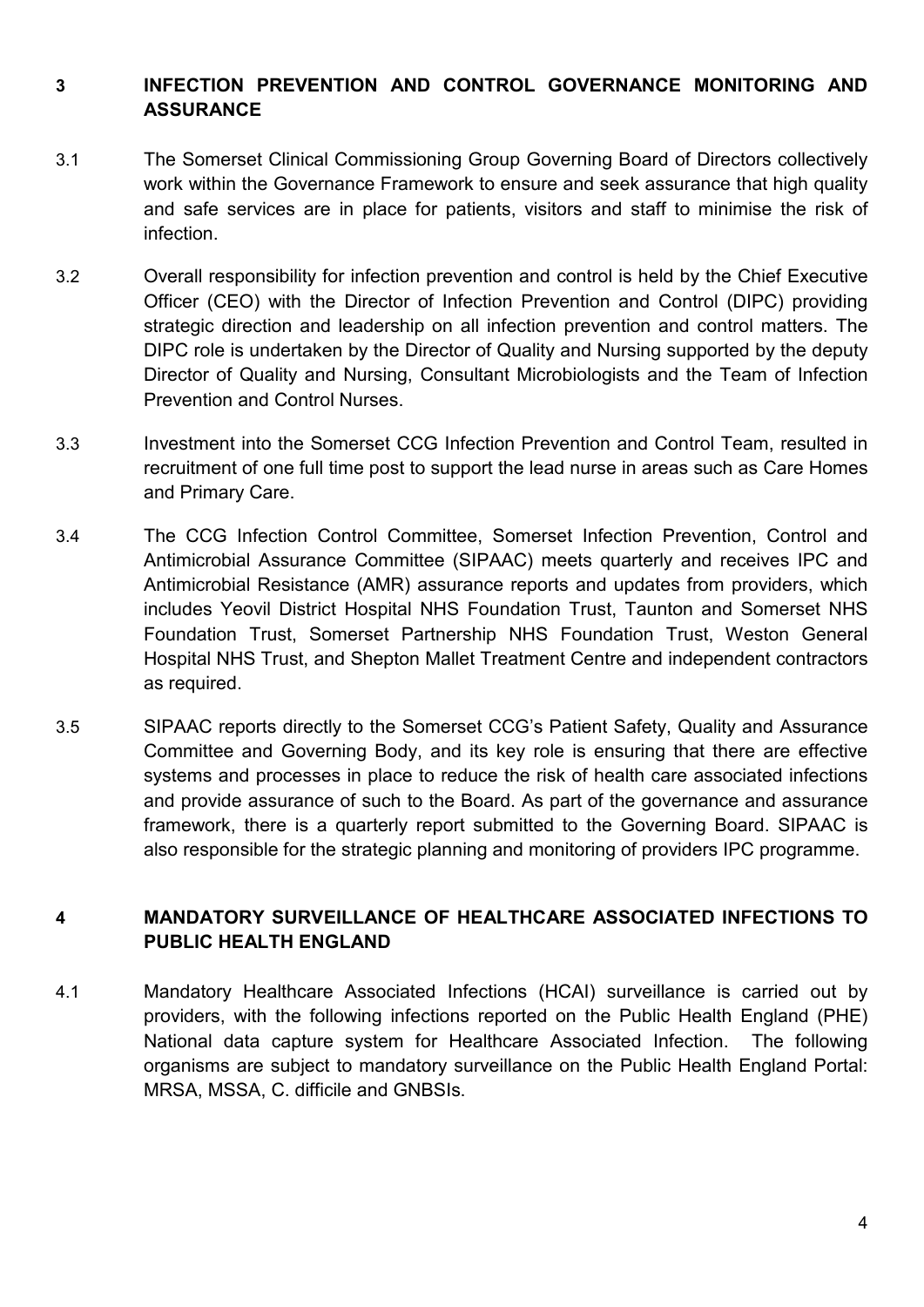#### **5 METHICILLIN-RESISTANT STAPHYLOCOCCUS AUREUS (MRSA) BACTERAEMIA**

5.1 The bacteria Staphylococcus aureus is commonly found colonising the skin and mucous membranes of the nose and throat. It is capable of causing a wide range of infections from minor boils to serious wound infections, however, most people carry this organism harmlessly. In hospitals, it can cause surgical wound infections and bloodstream infections. Cases where the infection onset is 2 or more days after admission will be considered hospital onset cases; all other cases will be considered to be community onset.

#### 5.2 **Table 1:**

| <b>MRSA BSI attribution and number of cases</b>                                                                  |       |  |    |  |  |
|------------------------------------------------------------------------------------------------------------------|-------|--|----|--|--|
| <b>Financial</b><br><b>Hospital Origin</b><br>Community<br><b>Total</b><br>(on or after day 2)<br>Origin<br>Year |       |  |    |  |  |
| 2019-20                                                                                                          |       |  |    |  |  |
| 2018-19                                                                                                          |       |  | 12 |  |  |
| 2017-18                                                                                                          | 1 ( ) |  | 13 |  |  |

- 5.3 Bothl MRSA BSI cases were subject to a thorough post infection review undertaken with clinicians, in both Primary and Secondary care.
- 5.4 Both cases were considered to be unavoidable.
- 5.5 No lapses in care were identified.
- 5.6 The total MRSA rate for Somerset CCG per 100,000 populations for 2019/20 was 0.54. This was the 2nd lowest rate regionally compared to the other 8 CCGs in the Public Health England South West reporting region. It was also lower than both the regional and national averages of 1.64 and 1.47 respectively.
- 5.7 The breakdown by Organisation is shown in Table 2.
- 5.8 **Table 2:**

| <b>Health Care provider</b>                                | No. of cases<br>2019/20 | <b>Trajectory</b> |
|------------------------------------------------------------|-------------------------|-------------------|
| <b>Somerset Clinical Commissioning</b><br>Group            |                         |                   |
| <b>Somerset Partnership NHS</b><br><b>Foundation Trust</b> |                         |                   |
| Taunton and Somerset NHS<br>l Foundation Trust             |                         |                   |
| Yeovil District Hospital NHS<br><b>Foundation Trust</b>    |                         |                   |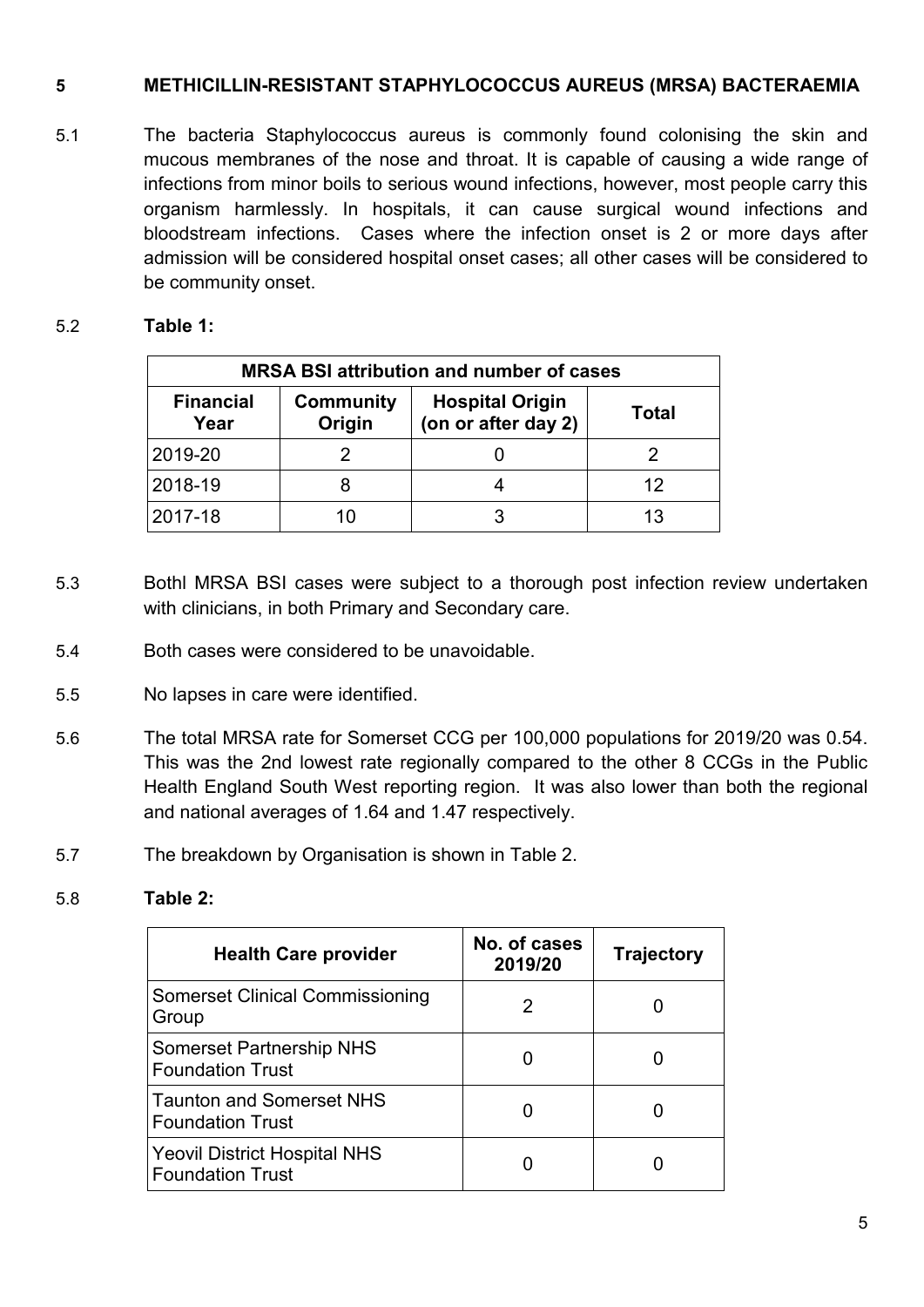| <b>TOTALS</b>                                                                           |      |  |
|-----------------------------------------------------------------------------------------|------|--|
| <b>Royal United Hospital NHS</b><br><b>Foundation Trust (non-Somerset</b><br>patients)* | 0(2) |  |
| Weston general hospital NHS Trust<br>(non-Somerset patients)*                           | 0(2) |  |

data in brackets is overall number of Trust attributed cases for 2019/20 for non-*Somerset patients*

# **6 METHICILLIN-SENSITIVE STAPHYLOCOCCUS AUREUS (MSSA) BACTERAEMIA**

6.1 The bacteria Staphylococcus aureus is commonly found colonising the skin and mucous membranes of the nose and throat. It is capable of causing a wide range of infections from minor boils to serious wound infections, however most people carry this organism harmlessly. In hospitals, it can cause surgical wound infections and bloodstream infections.

#### 6.2 **Table 3:**

| <b>MSSA BSI attribution and number of cases</b>                                                                           |     |             |     |  |  |
|---------------------------------------------------------------------------------------------------------------------------|-----|-------------|-----|--|--|
| <b>Hospital Onset</b><br><b>Community</b><br><b>Financial Year</b><br><b>Total</b><br>(on or after day 2)<br><b>Onset</b> |     |             |     |  |  |
| 2019-20                                                                                                                   | 134 | $39(10)^*$  | 173 |  |  |
| 2018-19                                                                                                                   | 105 | 44 $(20)^*$ | 149 |  |  |
| 2017-18                                                                                                                   | 110 | $23(9)^{*}$ | 133 |  |  |

\* number of cases reported by Trusts outside Somerset CCG area for Somerset patients

- 6.3 In 2019-20, the rate for MSSA bloodstream infections per 100,000 population was 30.93. This was the highest rate of the 9 CCGs in the South West regional, and was higher than both the regional average (23.33) and national average (21.98). Currently, there is no national reduction targets set for MSSA BSI. As part of the quality improvement work Somerset CCG plans to carry out a deep dive on the community cases and work with acute providers to carry out post infection reviews on all Trust attributed cases.
- 6.4 The breakdown by Organisation is shown in Table 4:
- 6.5 Table 4:

| <b>Health Care provider</b>                          | No. of cases<br>2019/20 |
|------------------------------------------------------|-------------------------|
| Somerset Community cases CCG attributed              | 134                     |
| Somerset Partnership NHS Foundation Trust            |                         |
| <b>Taunton and Somerset NHS Foundation Trust</b>     | 16(18)                  |
| <b>Yeovil District Hospital NHS Foundation Trust</b> | 9(9)                    |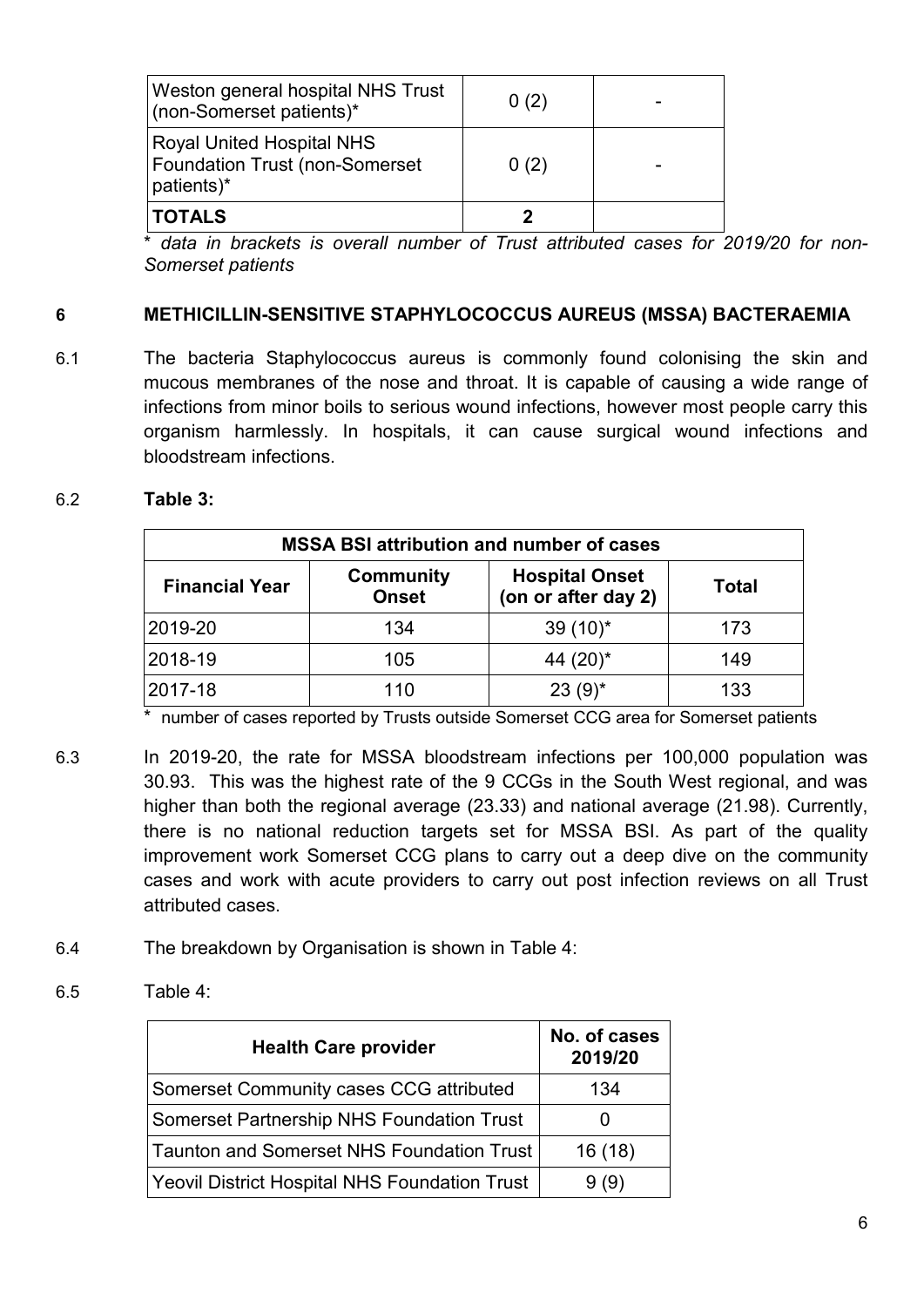| Weston general hospital NHS Trust (Somerset)<br>patients)*         | 0(5)  |
|--------------------------------------------------------------------|-------|
| Royal United Hospital NHS Foundation Trust<br>(Somerset patients)* | 5(31) |
| <b>TOTALS</b>                                                      |       |

\* *data in brackets relates to overall Trust numbers including non-Somerset patients* 

#### **7 CLOSTRIDIODES DIFFICILE**

- 7.1 C difficile can be carried asymptomatically and may be present prior to admission becoming apparent when the toxin production is triggered by administration of antibiotics. Possible sources are asymptomatic colonisation prior to admission or via cross infection in a healthcare setting e.g. from contaminated equipment or hands of staff. Risk factors for CDI include antibiotic use, proton pump inhibitors, use of laxatives, medication and bowel procedures along with age 65 and over, presence of comorbidities such as malignancy, diabetes, kidney and liver disease and immunosuppression from treatment.
- 7.2 In 2018, new categories were introduced which re-assigned C difficile attribution for 2019/20:

#### 7.3 **Acute providers:**

#### **Hospital onset healthcare associated (HOHA):**

Cases that are detected in the hospital two or more days after admission.

#### **Community onset healthcare associated (COHA)**:

 Cases that occur in the community (or within two days of admission) when the patient has been an inpatient in the trust reporting the case in the previous four weeks.

#### 7.4 **Community**

#### **Community onset indeterminate association (COIA):**

 Cases that occur in the community (or within two days of admission) when the patient has been an inpatient in the trust reporting the case in the previous 12 weeks but not the most recent four weeks.

#### **Community onset community associated (COCA):**

 Cases that occur in the community (or within two days of admission) when the patient has not been an inpatient in the trust reporting the case in the previous 12 weeks.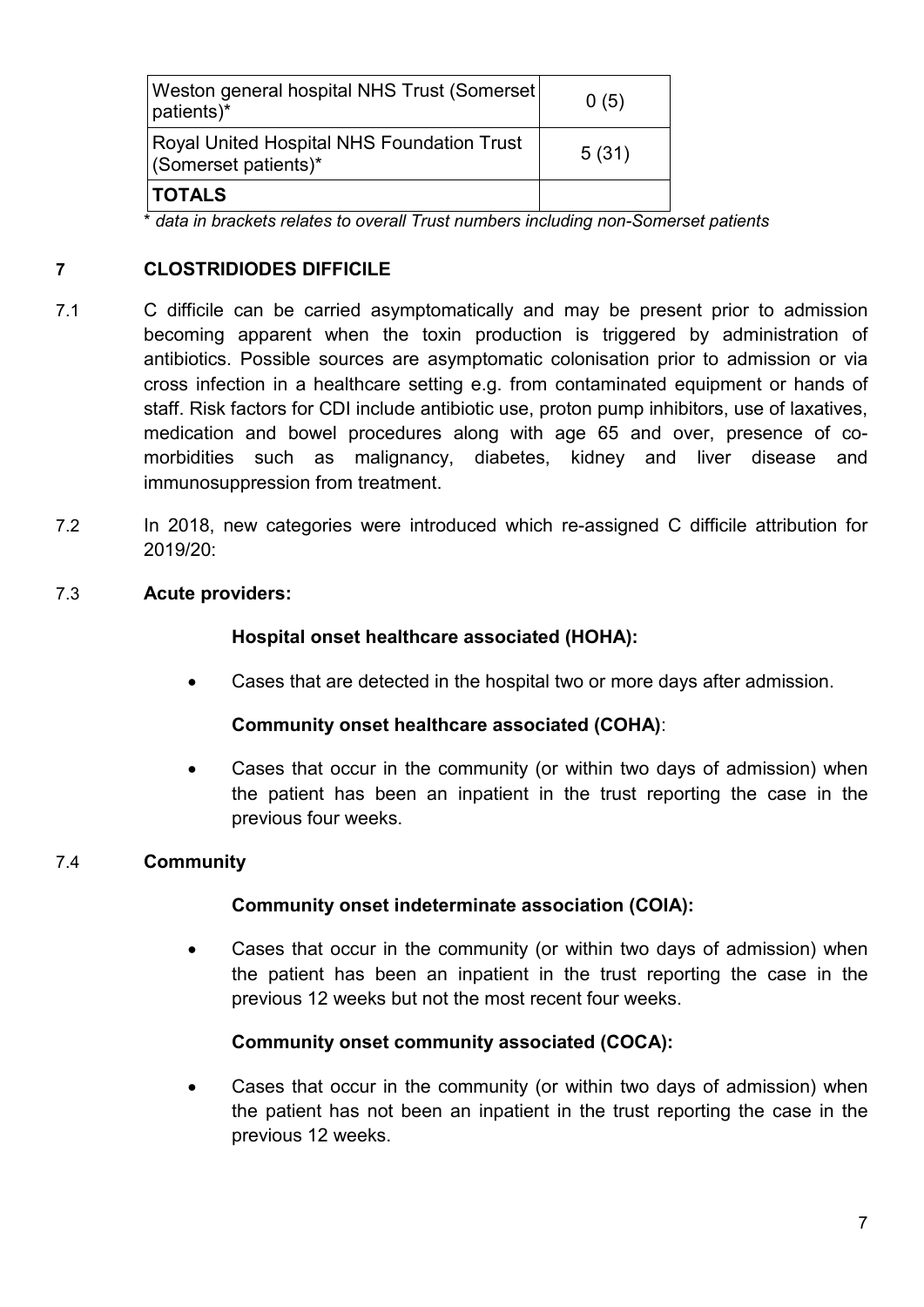# 7.5 **Table 5:**

| <b>Somerset Performance for Clostridiodes Difficile</b> |     |                   |                             |              |              |  |
|---------------------------------------------------------|-----|-------------------|-----------------------------|--------------|--------------|--|
| <b>Financial</b>                                        |     | <b>Community</b>  | <b>Hospital Attribution</b> | <b>Total</b> |              |  |
| <b>Objective</b><br>Year                                |     | <b>Attributed</b> | <b>HOHA</b>                 | <b>COHA</b>  | <b>Cases</b> |  |
| 2019-20                                                 | 124 | 70                | 31                          | 23           | 124          |  |
| 2018-19                                                 | 130 | 34                | 23                          | 20           | 77           |  |
| 2017-18                                                 | 131 | 99                | 23                          | N/A          | 122          |  |

- 7.6 In acute settings, a clinical team responsible for the patient care and the IPC team reviews each CDI case to determine if there were lapses in and treatment of the patients and identify any patient safety issues or learning. Completed PIRs are then peer reviewed quarterly by the CCG IPC team, the CCG Infection Control Doctor and representatives from the acute trusts (IPC and antimicrobial pharmacists) who make the final decision as to whether there have been any lapses in care. Any learning or good practice is shared.
- 7.7 In the community, the GP completes the post infection review and the IPC team reviews the reports and decides if there were any learning actions.
- 7.8 The overall C. diff rate for Somerset CCG per 100,000 population for 2019/20 was 22.17, which was an increase on 2018/19 (13.76) placing Somerset at the midpoint of the rates for the 9 CCG areas in the region. Despite this increase Somerset remained below the Public Health England South West regional average of 25.24 and the national average of 23.64.
- 7.9 The breakdown by Organisation is shown in Table 6.

#### 7.10 **Table 6:**

| <b>Health Care provider</b>                                    | Year end<br>figures<br>2019/20 | <b>Trajectory</b><br>for 2019/20 | Lapse in care<br>that could have<br>contributed to<br>the case |
|----------------------------------------------------------------|--------------------------------|----------------------------------|----------------------------------------------------------------|
| <b>Somerset Clinical</b><br><b>Commissioning Group</b>         | 70                             | 83                               |                                                                |
| <b>Taunton and Somerset</b><br><b>NHS Foundation Trust</b>     | $26(13)^{*}$                   | 32                               | 6                                                              |
| <b>Yeovil District Hospital NHS</b><br><b>Foundation Trust</b> | $15(9)^{*}$                    | 9                                |                                                                |
| <b>Somerset Partnership NHS</b><br><b>Foundation Trust</b>     | 5                              | 4                                |                                                                |
| <b>Royal United Hospital NHS</b><br><b>Foundation Trust</b>    | $6(24)^{*}$                    |                                  |                                                                |
| <b>Weston General hospital</b>                                 | $2(8)^{*}$                     |                                  |                                                                |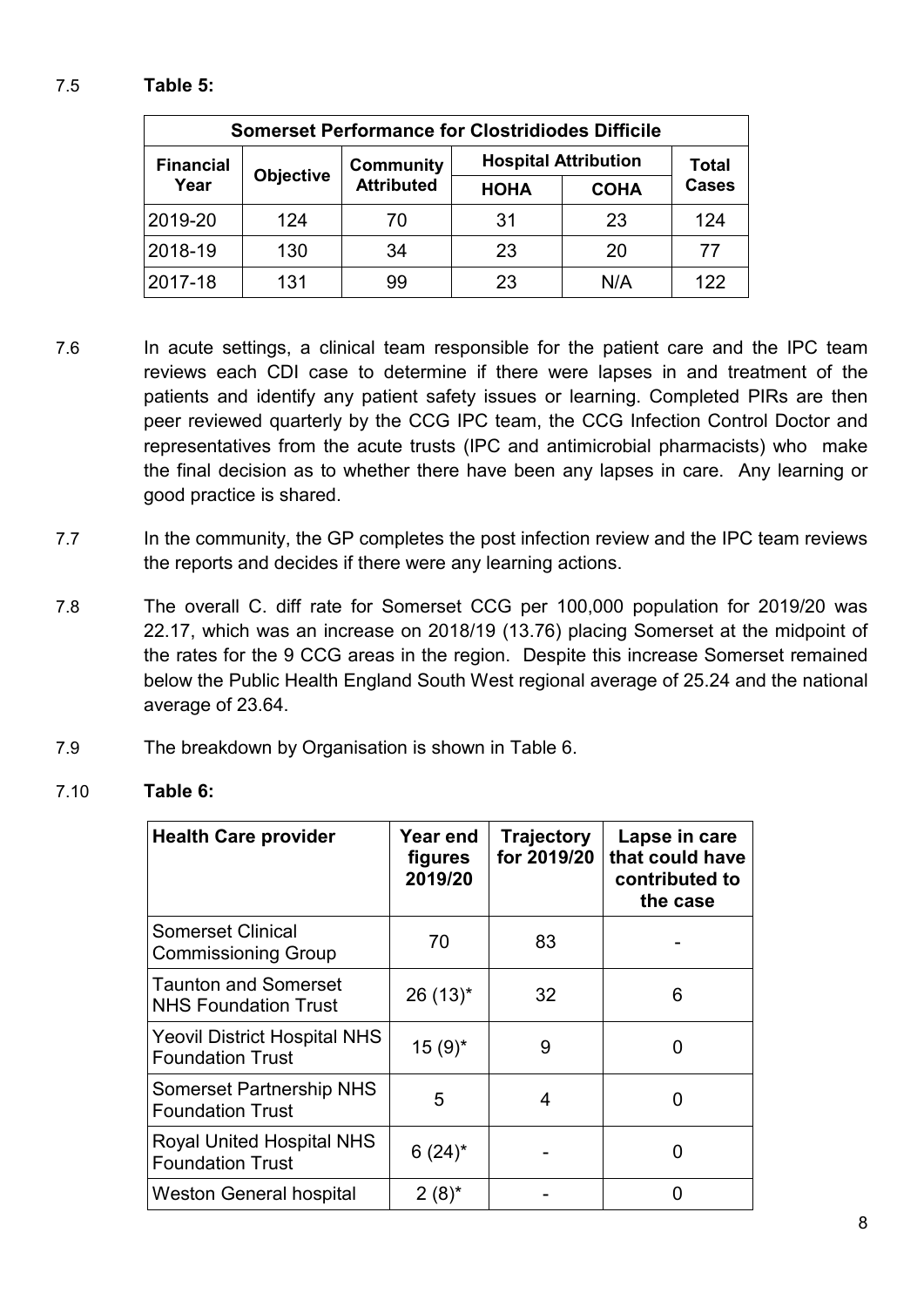| NHS Trust     |     |     |  |
|---------------|-----|-----|--|
| <b>TOTALS</b> | 124 | 124 |  |

\* *data in brackets is overall number of Trust attributed cases for 2019/20 (including non-Somerset patients)*

# **8 GRAM NEGATIVE BLOODSTREAM INFECTIONS**

- 8.1 In 2017, the government set an ambition of reducing healthcare associated Gram negative bloodstream infections (BSI) by 50% across the whole healthcare economy by March 2021. The target of halving healthcare associated Gram negative bloodstream infections has now been moved to 2023/24. The gram negative includes the following:
	- Escherichia coli (E. coli)
	- Klebsiella species
	- Pseudomonas aeruginosa

# **9 ESCHERICHIA COLI**

- 9.1 Often referred to as E. coli, this is part of the normal gut flora and can commonly cause urinary, biliary or gastrointestinal tract related infection leading to bloodstream infection (E. coli bloodstream infection). Some E. coli are enzyme producers known as extended spectrum beta lactamase (ESBL) which increase the resistance to multiple antibiotics.
- 9.2 Attention to insertion and care of urinary catheters, audits, education and reporting of catheter associated urinary tract infection are directed to further reduce HCAI E. coli BSI. Somerset CCG has been working collaboratively to find ways of reducing urinary tract infections (UTI's) which are the commonest source of E. coli BSI.
- 9.3 Work has included reviewing the guidance on when and how to sample urine and a review of patient information so that there is continuity within the healthcare providers. This remains a CCG priority for the forthcoming years.
- 9.4 In 2019/20, a total of 699 GNSIs identified, 588 GNBSI had a community onset, and 111 GNBSI occurred 48 hours or more after the patient's admission. Total number of was 699 (see Tables 7, 8 and 9).
- 9.5 The majority of community onset (pre-48) GNBSI is Escherichia coli.
- 9.6 **Table 7:**

| Somerset Performance for E. Coli BSI - number of cases |                                       |                                       |                    |
|--------------------------------------------------------|---------------------------------------|---------------------------------------|--------------------|
| <b>Financial Year</b>                                  | <b>Community</b><br><b>Attributed</b> | Hospital Onset<br>(on or after day 2) | <b>Total Cases</b> |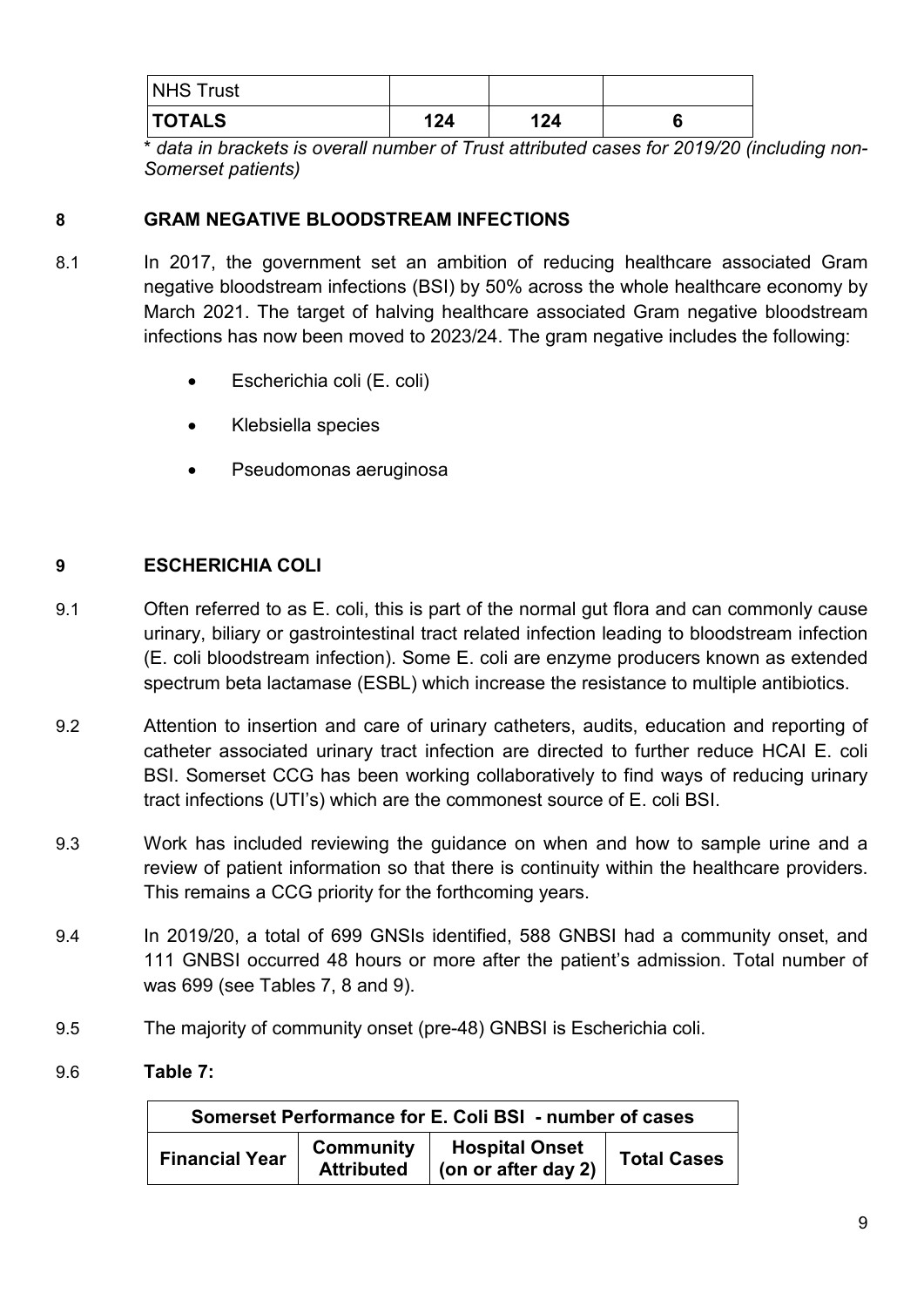| 2019-20 | 442 |    | 519 |
|---------|-----|----|-----|
| 2018-19 | 437 | 74 | 511 |
| 2017-18 | 434 | 65 | 499 |

9.7 In 2019-20 the rate of E. Coli blood stream infections in Somerset per 100,000 population was 93.67, which was the highest rate in the South West region and was an increase on the previous year (90.99) when Somerset had been the 3rd highest rate regionally. The rate was higher than both the regional average (77.11) and national average (78.13).

#### 9.8 **Table 8:**

| Somerset Performance for Klebsiella BSI – number of cases |                                       |                                              |                    |
|-----------------------------------------------------------|---------------------------------------|----------------------------------------------|--------------------|
| <b>Financial Year</b>                                     | <b>Community</b><br><b>Attributed</b> | <b>Hospital Onset</b><br>(on or after day 3) | <b>Total Cases</b> |
| 2019-20                                                   | 114                                   | $21(3)^{*}$                                  | 135                |
| 2018-19                                                   | 97                                    | $31(6)^*$                                    | 128                |
| 2017-18                                                   | 83                                    | $25(3)^{*}$                                  | 108                |

number of those reported by Trusts outside Somerset CCG area

9.9 In 2019-20 the Somerset rate of Klebsiella per 100,000 population was 23.95, which was the 3rd highest rate in the South West Region (9 CCGs overall), and was higher than both the regional average (19.03) and national average (19.86).

#### 9.10 **Table 9:**

| Somerset Performance for Pseudomonas BSI – number of cases |                                       |                                              |                    |
|------------------------------------------------------------|---------------------------------------|----------------------------------------------|--------------------|
| <b>Financial</b><br>Year                                   | <b>Community</b><br><b>Attributed</b> | <b>Hospital Onset</b><br>(on or after day 3) | <b>Total Cases</b> |
| 2019-20                                                    | 32                                    | $13(2)^{*}$                                  | 45                 |
| 2018-19                                                    | 28                                    | $12(4)^{*}$                                  | 40                 |
| 2017-18                                                    | 46                                    | $11(3)^{*}$                                  | 57                 |

\* number of those reported by Trusts outside Somerset CCG area

- 9.11 In 2019-20 the Somerset rate of Pseudomonas per 100,000 population was 8.04, which was the 4th highest rate in the South West Region (9 CCGs overall), and was higher than both the regional average (6.62) and national average (7.81).
- 9.12 The challenge to reduce the number of GNBSI is recognised locally and nationally as the population lives longer with long term health conditions, Somerset CCG efforts to reduce the number of infections has included:
	- Appointing the CGG IPC Lead Nurse to work with system partners as the lead for the GNBSI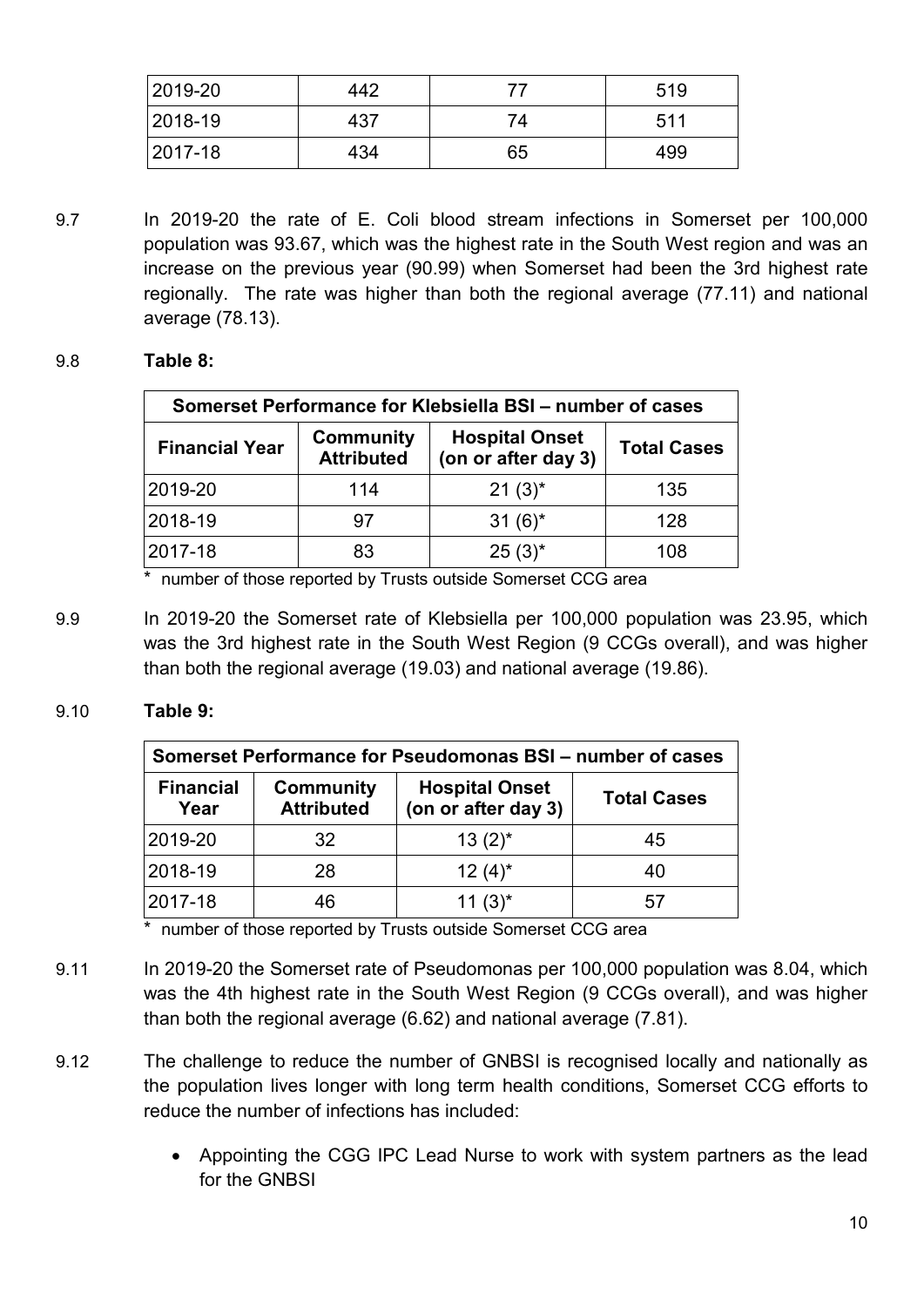• Identify and implement recommended improvement strategies from the CCG dip dive which included working with care homes on hydration campaign, sampling and diagnosis of urinary tract infections, management of urinary catheter and antimicrobial stewardship. This work will be part of the 2021 work plan.

#### **10 CARBAPENEMASE-PRODUCING ENTEROBACTERIACEAE (CPE)**

10.1 Over the last decade, there has been year on year increase in the incidence of infection and colonisation by multi-drug resistant carbapenemase-producing organisms, with an increase in the number of clusters and outbreaks reported in England. Acute hospitals use the Tool Kit published by PHE in 2014. The toolkit promotes early detection and management and control of CPE colonisation. Two CPE colonisations were identified on admission screening and one case was identified in the community (Table 10).

#### 10.2 **Table 10:**

| Carbapenemase-producing Enterobacteriaceae - Cases identified |                                    |  |  |
|---------------------------------------------------------------|------------------------------------|--|--|
| 2019-2020                                                     | 2 new CPE case tested on admission |  |  |
|                                                               | 1 new cases in the community       |  |  |
| 2018-2019                                                     | 2 new CPE case tested on admission |  |  |
|                                                               | 0 new cases in the community       |  |  |
| 2017-2018                                                     | 1 new CPE case tested on admission |  |  |
|                                                               | 0 new cases in the community       |  |  |

# **11 INVESTIGATION OF INFECTION PREVENTION AND CONTROL INCIDENTS AND OUTBREAKS**

#### **INFLUENZA**

Flu is a key factor in NHS winter pressures impacting on those who become ill, the NHS services that provide direct care, and on the wider health and social care system that supports people in at-risk groups. Somerset System Flu Group aims to reduce the impact of flu in the population by bringing together key partners to develop and implement a series of complementary measures to prevent flu and to respond to outbreaks of infection promptly and to prevent further spread where these do occur. These measures help to reduce the burden of illness in the community and unplanned hospital admissions, and therefore reduce pressure on the health service generally and A&E in particular. Somerset CCG has a system-wide approach for delivering robust and resilient health and care services on annual influenza planning. All health and social care staff are offered flu vaccine.

#### **COVID-19 PANDEMIC**

11.1 On the 12th of January 2020 it was announced by the World Health Organization that a novel coronavirus had been identified in samples obtained from Wuhan City, Hubei Province, China.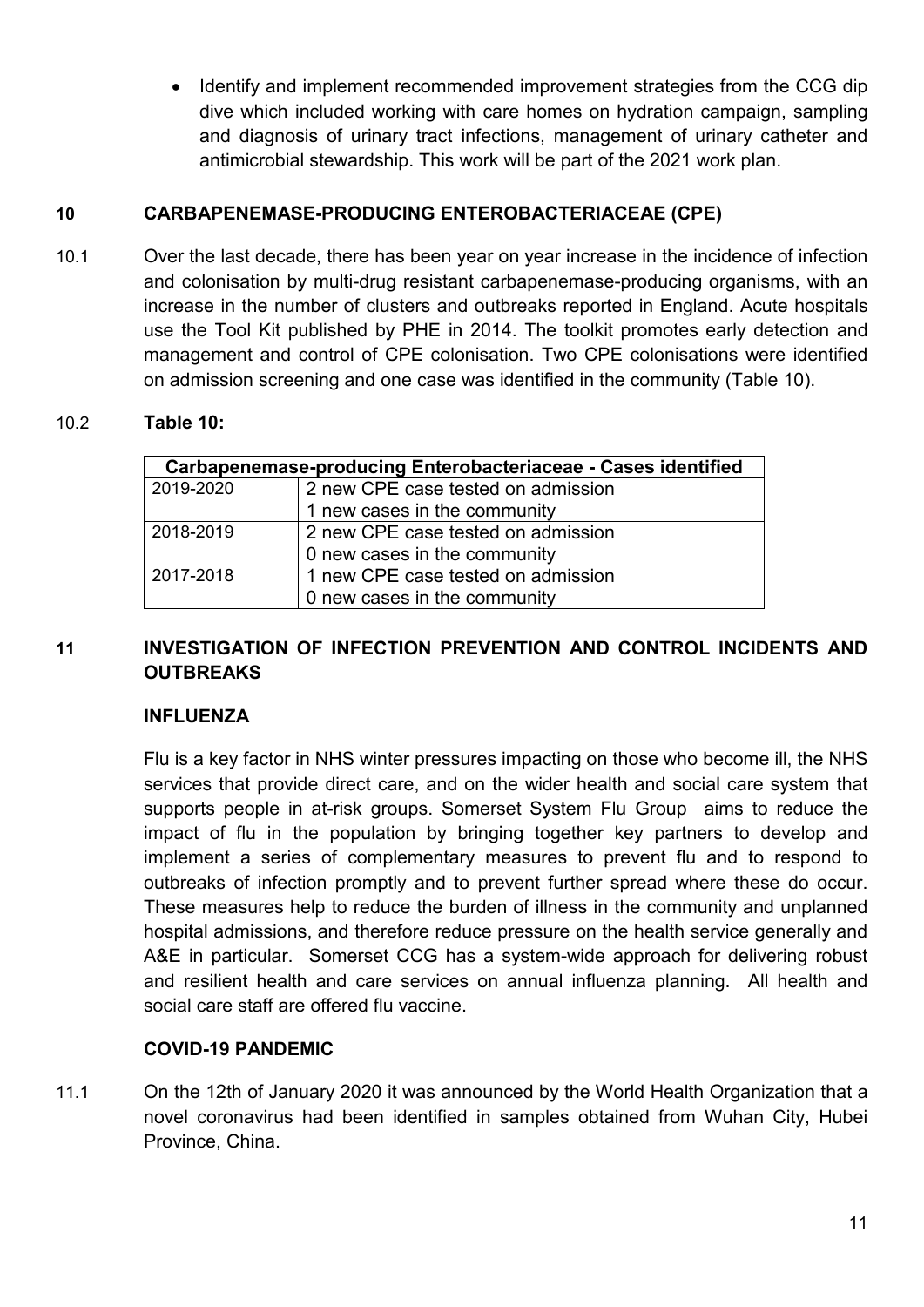- 11.2 The work of the IPC team was significantly impacted by the COVID-19 pandemic from mid-February 2020, initially with the management of potential cases of SARSCoV-2 infection, the setting up of the input into the Incident Control Centre, reviewing and aiding PPE management and distribution.
- 11.3 Since then the name has been reclassified as SARS Coronavirus-2 (SARS-CoV-2) and as of 29th of March 2020, 638,000 cases had been identified in 206 countries and areas. Public Health England (PHE) set out guidelines for IPC for both Primary and Secondary Care.
- 11.4 The COVID-19 pandemic was declared on 11 March 2020. The CCG put together an Emergency Planning Team and had daily operational and strategic meetings with situational updates and extended support offered to staff.

#### **GASTROINTESTINAL OUTBREAKS (CONFIRMED OR SUSPECTED NOROVIRUS)**

- 11.5 The South West experienced a number of Norovirus outbreaks within healthcare environments, which mirrored the cases of Norovirus infection occurring in the wider community.
- 11.6 All outbreaks declared within Acute and Community Hospitals in Somerset were reported to the local Health Protection Unit. Outbreaks were managed in line with the national 'Guidelines for the management of norovirus outbreaks in acute and community health and social care settings' produced by a joint national Norovirus working party in 2013.
- 11.7 Trust Outbreaks between April 2019 to March 2020 and shown in Table 11 below. The majority of these were Norovirus/Gastrointestinal outbreaks in Q3 and Q4, with the remainder consisting of 3 influenza outbreaks at Musgrove Park Hospital in Q3, 1 scabies outbreak at Wincanton Community Hospital (Q3), and a COVID-19 outbreak that was declared on 31/3/2020 at Bridgwater Community Hospital.

#### 11.8 **Table 11:**

| <b>Trust</b>                                         | <b>Number of</b><br><b>Outbreaks</b> | <b>Number of</b><br>Wards<br><b>Restricted</b> |
|------------------------------------------------------|--------------------------------------|------------------------------------------------|
| Musgrove Park Hospital NHS Foundation Trust          | 25                                   | 15                                             |
| <b>Yeovil District Hospital NHS Foundation Trust</b> | 8                                    |                                                |
| <b>Somerset Partnership NHS Foundation Trust</b>     | 5                                    | 5                                              |

#### **CARE HOME OUTBREAKS**

11.9 Outbreaks in the Care Home sector are reported to and managed by Public Health England (South West Unit). From April 2019 to  $9<sup>th</sup>$  March 2020 when daily PHE updates ended there were a total of 72 reported outbreaks across Somerset, with 48 of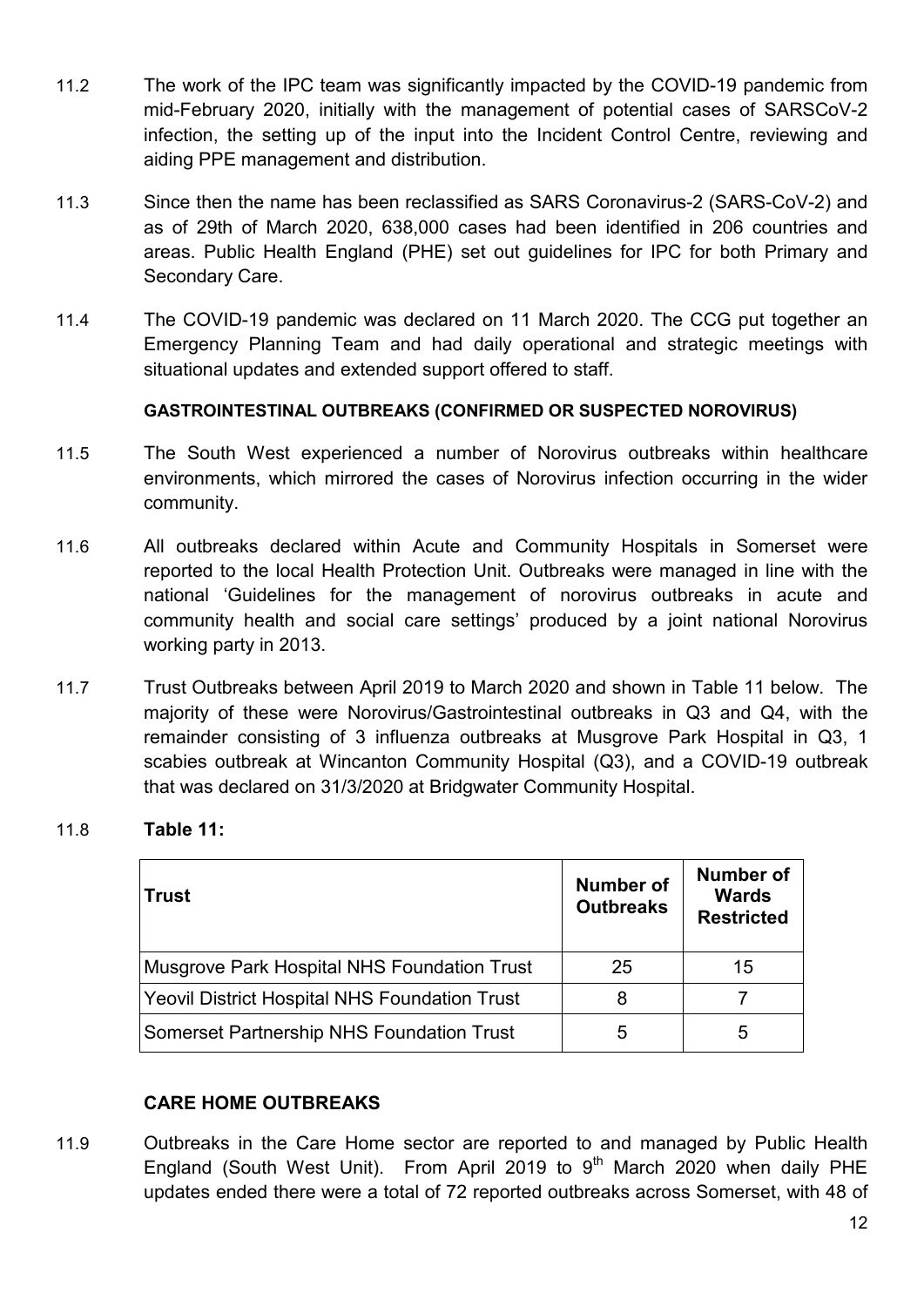these being Norovirus or Gastrointestinal, and 24 either Influenza Like Illness (ILI) or Respiratory Tract Infections.

11.10 Reporting of and records for suspected COVID-19 outbreaks was not fully in place until April 2020 and information is therefore limited for 2019-20. However, at least 8 care home outbreaks were reported in early April 2020 as being suspected COVID-19 with onset dates during March 2020.

#### **12 ICNET**

12.1 The Infection Prevention and Control Team use a commercial software system, called ICNet, which allows the team access to years of infection historical data. In addition the system enables the team to follow up patients in the community by advising the infection prevention and control measures. This enables early intervention and risk reduction e.g. MRSA positive patients who may require decolonisation.

#### **13 CONCLUSION**

- 13.1 The CCG IPC team will continue taking a system wide approach in ensuring patient safety by supporting and monitoring infection prevention and control measures in place. The key priorities for 2020-2021 include:
	- post infection reviews for all relevant Trust attributed MSSA cases.
	- monitor and review the GNBSIs in line with the national target 50% reduction of E Coli bacteraemia by 2023-24.
	- continue the implementation of the UK 5-year action plan for Antimicrobial Resistance 2019 to 2024.
	- continue improving infection prevention and control measures in care homes by creating a Somerset Care Homes infection prevention and Control Link Practitioner Group.